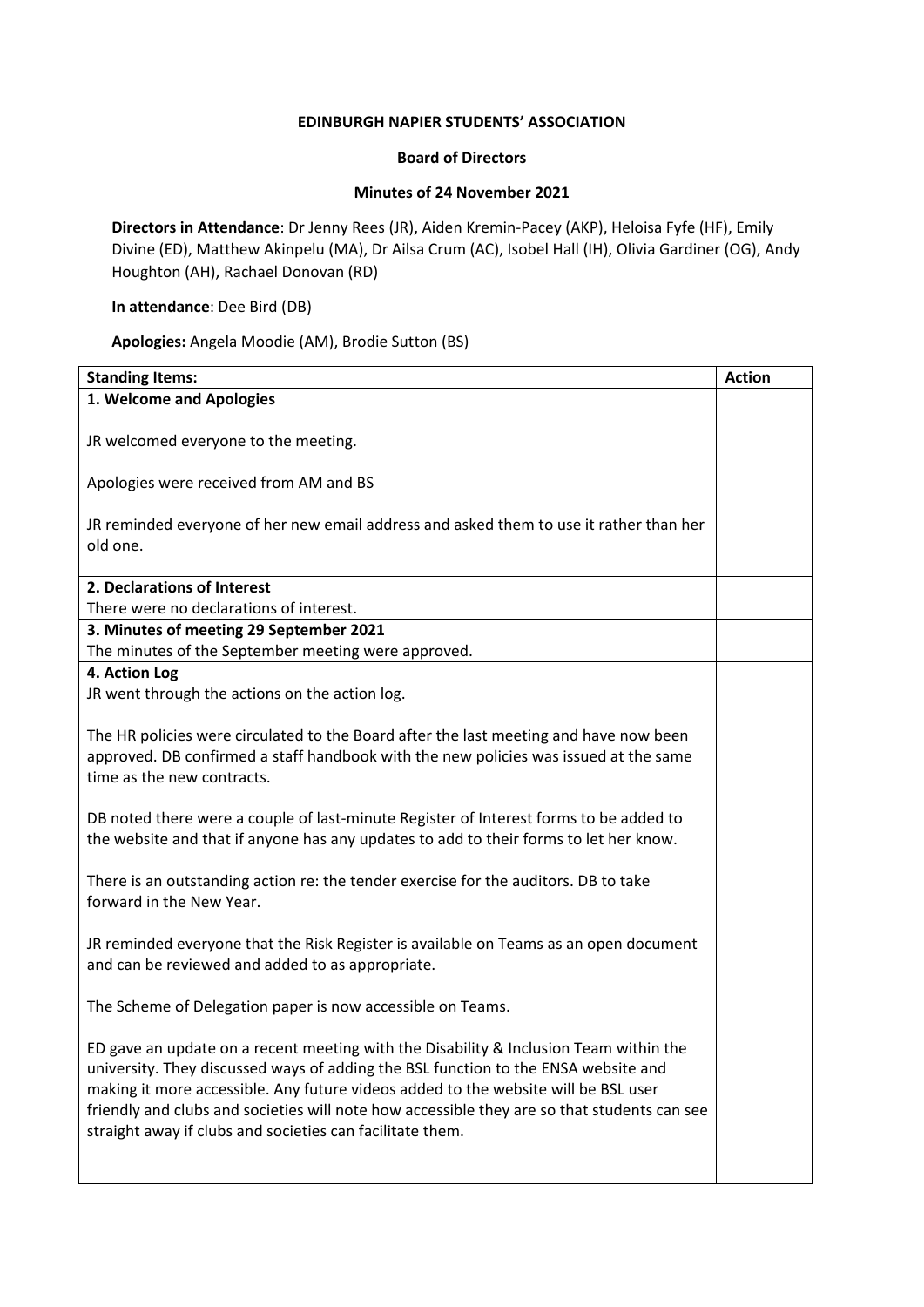| Contact Scotland phone service will be advertised on the website to let students know<br>it's available, especially when using the Advice service.                                                                                                                                                                                                                                                                                                                                                                                                                                             |             |
|------------------------------------------------------------------------------------------------------------------------------------------------------------------------------------------------------------------------------------------------------------------------------------------------------------------------------------------------------------------------------------------------------------------------------------------------------------------------------------------------------------------------------------------------------------------------------------------------|-------------|
| RD suggested contacting the university to ask if they have an action plan in place and if it<br>would be possible for ENSA to link in with it.                                                                                                                                                                                                                                                                                                                                                                                                                                                 | ED<br>AM/DB |
| Action: ED to contact the Disability & Inclusion team to ask about the action plan.                                                                                                                                                                                                                                                                                                                                                                                                                                                                                                            |             |
| Action: Put out to Tender for Audit Services - it was agreed this should go out in January.                                                                                                                                                                                                                                                                                                                                                                                                                                                                                                    |             |
| 5. Reports from student president, co-presidents<br>The FTOs gave an update on what they have been working on and what they hope to<br>achieve during their remaining time in office.                                                                                                                                                                                                                                                                                                                                                                                                          |             |
| The first hybrid ENSA 50/SEAG meeting took place on the 16 <sup>th</sup> November and went well<br>with 20 students in attendance. One of the main topics at the meeting was the proposal<br>to boycott certain brands that were deemed unethical. ENSA 50 members now have the<br>opportunity to shape the proposed policies introduced at the meeting. The policies are<br>currently on the ENSA 50 Moodle site and FTOs were encouraging students to get onto<br>the site to vote for any amendments. The next meeting of ENSA 50 / SEAG is scheduled<br>for the 16 <sup>th</sup> December. |             |
| ED explained that a student ambassador scheme is being rolled out to increase<br>participation from those under-represented in sports and societies. Kukri has agreed to<br>co-sponsor the scheme with ENSA and is supplying branded kit for the ambassadors to<br>make them visible to students.                                                                                                                                                                                                                                                                                              |             |
| AC asked how challenging it was to fill the ENSA/Kukri Ambassador roles. ED has<br>approached the BAME and LGBTQ+ societies to gauge interest and sent information to<br>the university communications team for promotion.                                                                                                                                                                                                                                                                                                                                                                     |             |
| 6. Report from CEO<br>DB gave an update on ENSA services including data related to Student Activities, Advice<br>Service, Communications/Social Media and Representation. DB noted that student<br>activities are slowly building up again and the FTOs are doing a great job supporting new<br>clubs and societies.                                                                                                                                                                                                                                                                           |             |
| In relation to the social media stats, AKP suggested carrying out an analysis on how<br>students were being directed to ENSA's website. IH said it would be good to find out<br>which pages were most popular.                                                                                                                                                                                                                                                                                                                                                                                 |             |
| DB also reported that an all staff in person meeting was held on the 10 <sup>th</sup> November<br>where staff and Officers engaged in some team building activities before sharing lunch<br>and then breaking into service areas to discuss priorities for the coming months.                                                                                                                                                                                                                                                                                                                  |             |
| DB noted another Impact Report will be published by the end of March.                                                                                                                                                                                                                                                                                                                                                                                                                                                                                                                          |             |
| 7. Report from Committee Chairs<br>HR Committee are meeting in December where it will give consideration to ENSA's<br>proposed staff appraisal policy and process.                                                                                                                                                                                                                                                                                                                                                                                                                             |             |
| <b>Finance &amp; Risk committee</b>                                                                                                                                                                                                                                                                                                                                                                                                                                                                                                                                                            |             |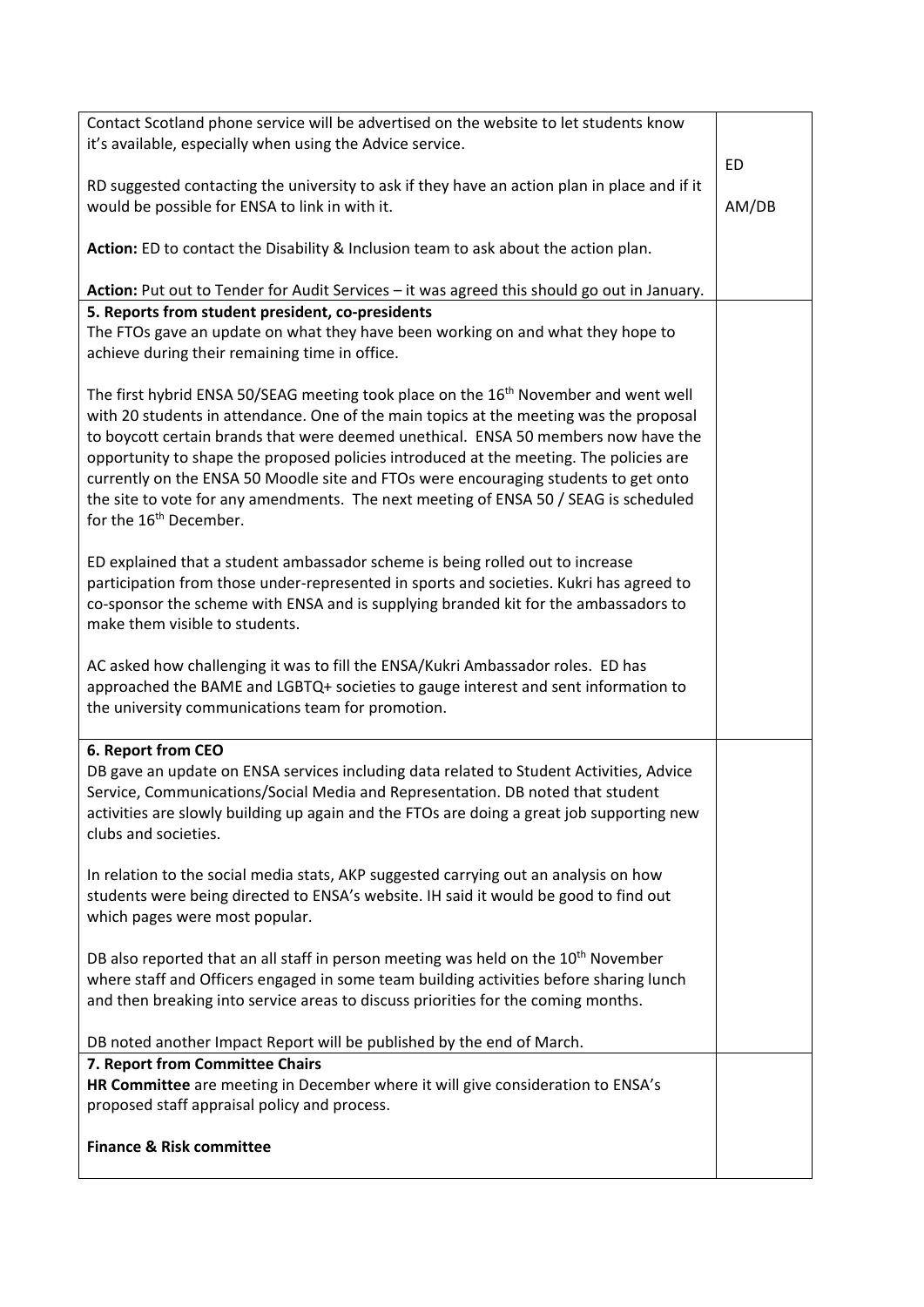| AC gave an update from the meeting and confirmed the accounts show positive progress.<br>The updated Finance and Risk policies and procedures were reviewed at the meeting.                                                                                                                                                                |            |
|--------------------------------------------------------------------------------------------------------------------------------------------------------------------------------------------------------------------------------------------------------------------------------------------------------------------------------------------|------------|
| These were well received and it was agreed they were nearly ready for final sign off.                                                                                                                                                                                                                                                      |            |
| Action: AM said she would provide DB with some minor track changes. Once the final<br>draft is complete the policies and procedures would be circulated to the Board for final<br>approval.                                                                                                                                                | AM/DB      |
| 8. Governance Update                                                                                                                                                                                                                                                                                                                       | <b>ALL</b> |
| JR has developed an induction check list for all new directors which is now available on<br>the website. Two power point presentations will be built into this, one would be<br>delivered by JR and one by DB. JR asked everyone to look at the check list and see if it<br>covers their own inductions and what they would expect to see. |            |
| <b>Review Wheel and Online Survey</b>                                                                                                                                                                                                                                                                                                      |            |
| JR asked IH to give a brief introduction of ways to judge if a Board is measuring up in its<br>meetings and generally as discussed at the previous meeting.                                                                                                                                                                                |            |
| IH explained an online survey would be sent anonymously after each meeting to indicate<br>how everyone felt the meeting went, areas that need developed and what is done well.<br>The survey would include around 8 categories which would be scored out of 10.<br>Responses would then be collated and shown on a chart.                  |            |
| The survey would include around 8 categories which would be scored out of 10.<br>Responses would then be collated and shown on a chart.                                                                                                                                                                                                    |            |
| IH mentioned having 10 minutes reflection time at the end of meetings which helps<br>monitor how everyone is feeling.                                                                                                                                                                                                                      |            |
| Action: IH to send questionnaire to DB<br>Action: IH and DB to look into creating an online survey for use after each Board<br>meeting.                                                                                                                                                                                                    | DB/IH      |
|                                                                                                                                                                                                                                                                                                                                            |            |
| <b>Mentoring Scheme</b><br>JR has asked if directors would be willing to mentor newer members and has had a good<br>response so will now line up mentors with mentees.<br>Support could be given by having a few meetings to share ideas.                                                                                                  | JR/All     |
|                                                                                                                                                                                                                                                                                                                                            |            |
| 9. Strategy Update<br>JR noted the strategy documents can be found on the Teams site.                                                                                                                                                                                                                                                      |            |
| 10. Implementation of New Staff Structure                                                                                                                                                                                                                                                                                                  |            |
| DB advised that the post for Marketing & Events Co-ordinator has just gone live in the                                                                                                                                                                                                                                                     |            |
| hope of getting someone in post by the end of January so they can help with delivering                                                                                                                                                                                                                                                     |            |
| the Sports & Societies Ball on the 26 <sup>th</sup> March. This will complete the restructure.                                                                                                                                                                                                                                             |            |
| Everyone now has a job description, knows who their line manager is and are clear on<br>their roles.                                                                                                                                                                                                                                       |            |
|                                                                                                                                                                                                                                                                                                                                            |            |
| 11. Policies for Approval<br>There are no policies for approval.                                                                                                                                                                                                                                                                           |            |
| <b>Items for Information</b>                                                                                                                                                                                                                                                                                                               |            |
|                                                                                                                                                                                                                                                                                                                                            |            |